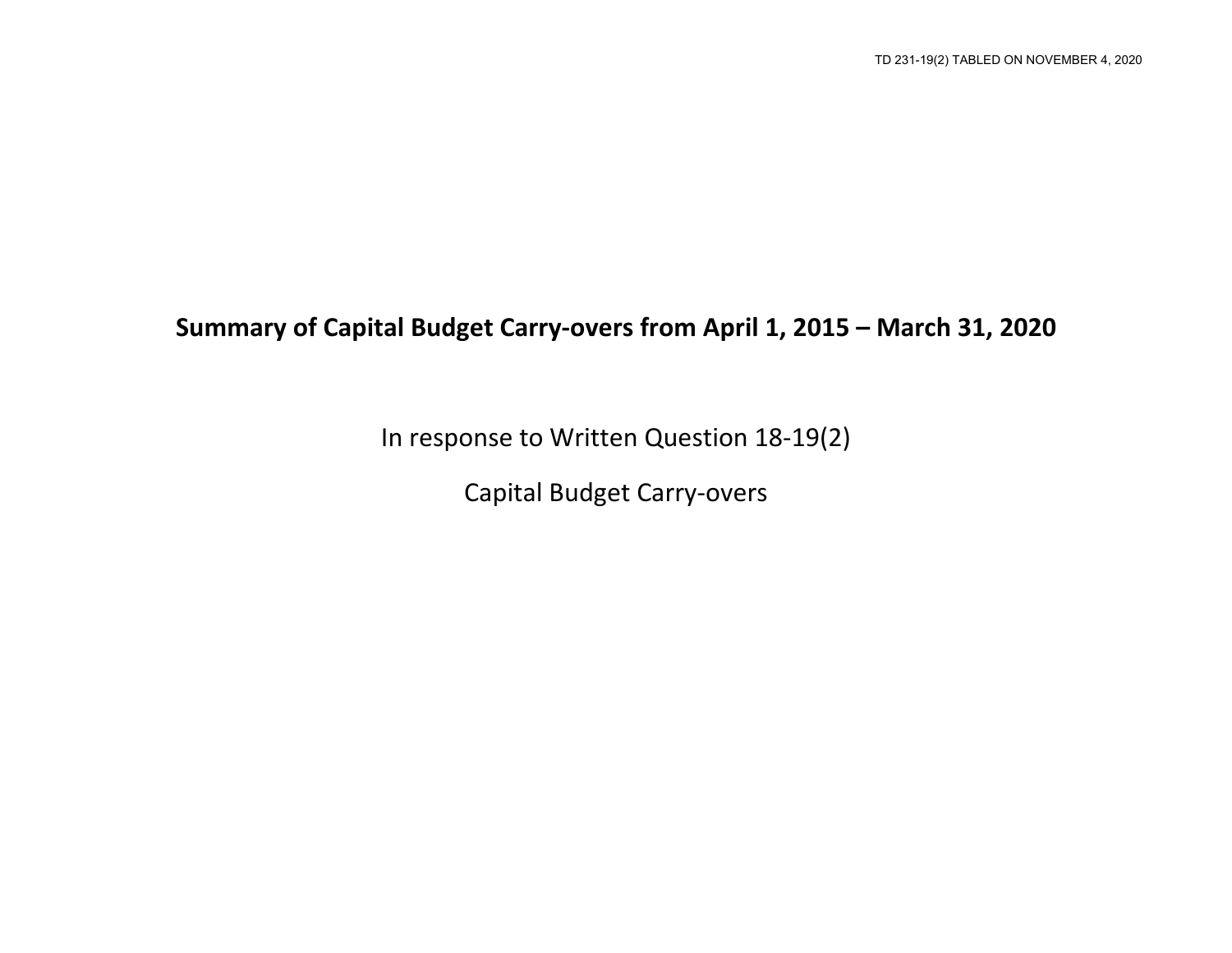## **Tangible Capital Assets**

| (in \$000s)        |                             |                                                                       |                                                     |                                          |                                            |                                                                                                    |  |
|--------------------|-----------------------------|-----------------------------------------------------------------------|-----------------------------------------------------|------------------------------------------|--------------------------------------------|----------------------------------------------------------------------------------------------------|--|
| <b>Fiscal Year</b> | Capital<br><b>Estimates</b> | Supplementary<br><b>Appropriations</b><br>(includes PY<br>carry-over) | <b>Total Revised</b><br>Capital<br><b>Estimates</b> | Actual<br>Capital<br><b>Expenditures</b> | <b>Total Capital</b><br><b>Carry-Overs</b> | % of Total<br><b>Capital Carry-</b><br>over to Total<br><b>Revised Capital</b><br><b>Estimates</b> |  |
|                    | А                           | B                                                                     | $C = A + B$                                         | D                                        | Ε                                          | $F = E / C$                                                                                        |  |
| 2015-16<br>2016-17 | 245,300<br>291,734          | 101,261<br>198,323                                                    | 346,561<br>490,057                                  | 288,153<br>322,981                       | 137,521<br>126,347                         | 39.7%<br>25.8%                                                                                     |  |
| 2017-18            | 235,723                     | 136,351                                                               | 372,074                                             | 260,305                                  | 133,530                                    | 35.9%                                                                                              |  |
| 2018-19            | 207,294                     | 165,405                                                               | 372,699                                             | 232,888                                  | 121,834                                    | 32.7%                                                                                              |  |
| 2019-20            | 248,698                     | 77,864                                                                | 326,562                                             | 199,673                                  | 131,262                                    | 40.2%                                                                                              |  |

*Tangible capital assets are expenditures greater than \$50,000 that provide an ongoing benefit to the GNWT and have a useful life greater than one year.*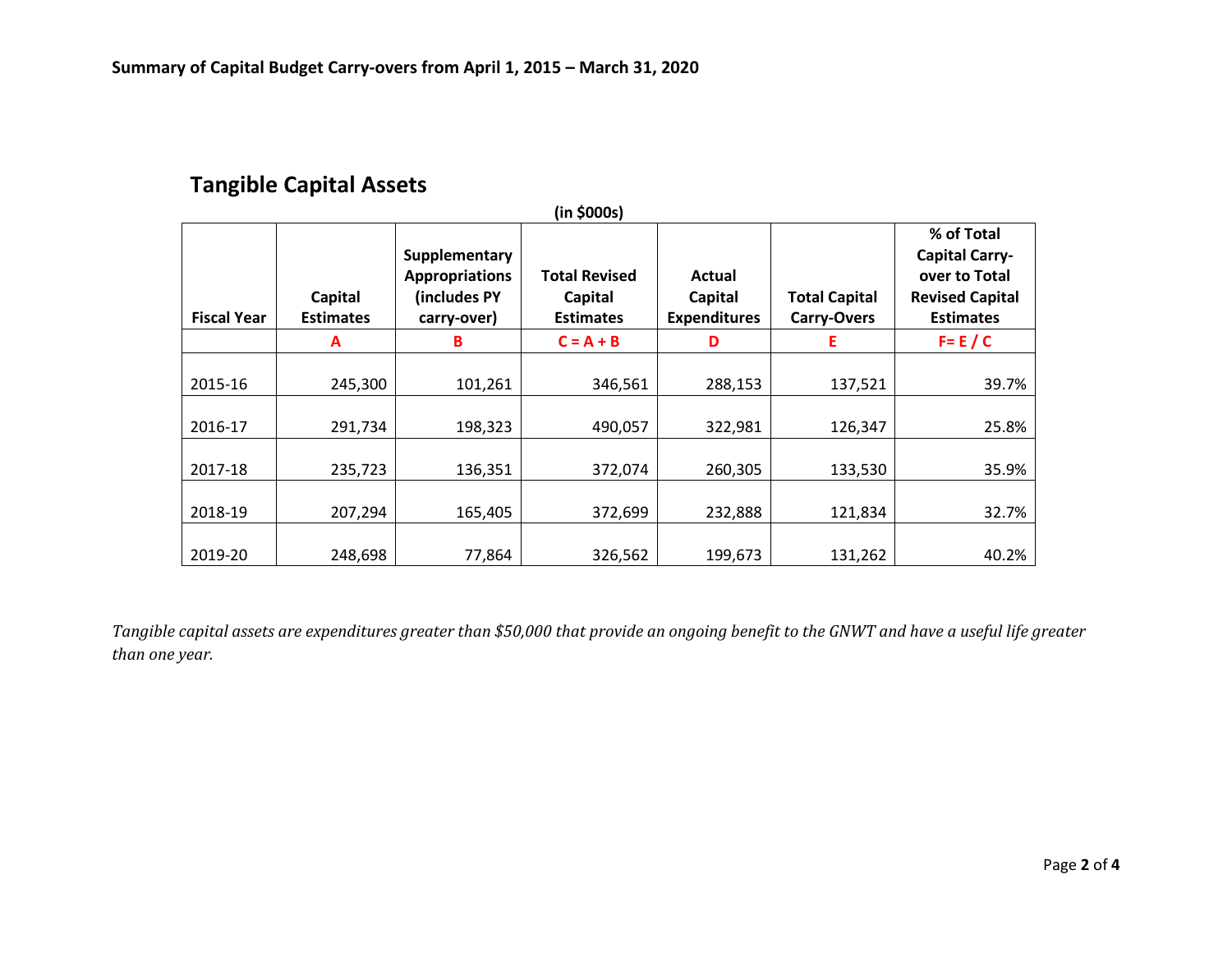## **Infrastructure Contributions**

| (in \$000s)           |                             |                                                                       |                                                     |                                          |                                            |                                                                                                    |  |
|-----------------------|-----------------------------|-----------------------------------------------------------------------|-----------------------------------------------------|------------------------------------------|--------------------------------------------|----------------------------------------------------------------------------------------------------|--|
| <b>Fiscal</b><br>Year | Capital<br><b>Estimates</b> | Supplementary<br><b>Appropriations</b><br>(includes PY<br>carry-over) | <b>Total Revised</b><br>Capital<br><b>Estimates</b> | Actual<br>Capital<br><b>Expenditures</b> | <b>Total Capital</b><br><b>Carry-Overs</b> | % of Total<br><b>Capital Carry-</b><br>over to Total<br><b>Revised Capital</b><br><b>Estimates</b> |  |
|                       | А                           | B                                                                     | $C = A + B$                                         | D                                        | Е                                          | $F = E / C$                                                                                        |  |
| 2015-16               | 32,612                      | 2,879                                                                 | 35,491                                              | 28,600                                   | 4,297                                      | 12.1%                                                                                              |  |
| 2016-17               | 28,402                      | 4,253                                                                 | 32,655                                              | 28,551                                   | 1,308                                      | 4.0%                                                                                               |  |
| 2017-18               | 30,402                      | 1,999                                                                 | 32,401                                              | 28,645                                   | 2,429                                      | 7.5%                                                                                               |  |
| 2018-19               | 29,748                      | 2,429                                                                 | 32,177                                              | 28,569                                   | 775                                        | 2.4%                                                                                               |  |
| 2019-20               | 76,275                      | 6,075                                                                 | 82,350                                              | 42,646                                   | 34,991                                     | 42.5%                                                                                              |  |

*Infrastructure contributions are contributions provided to organizations to support their ongoing capital needs.*